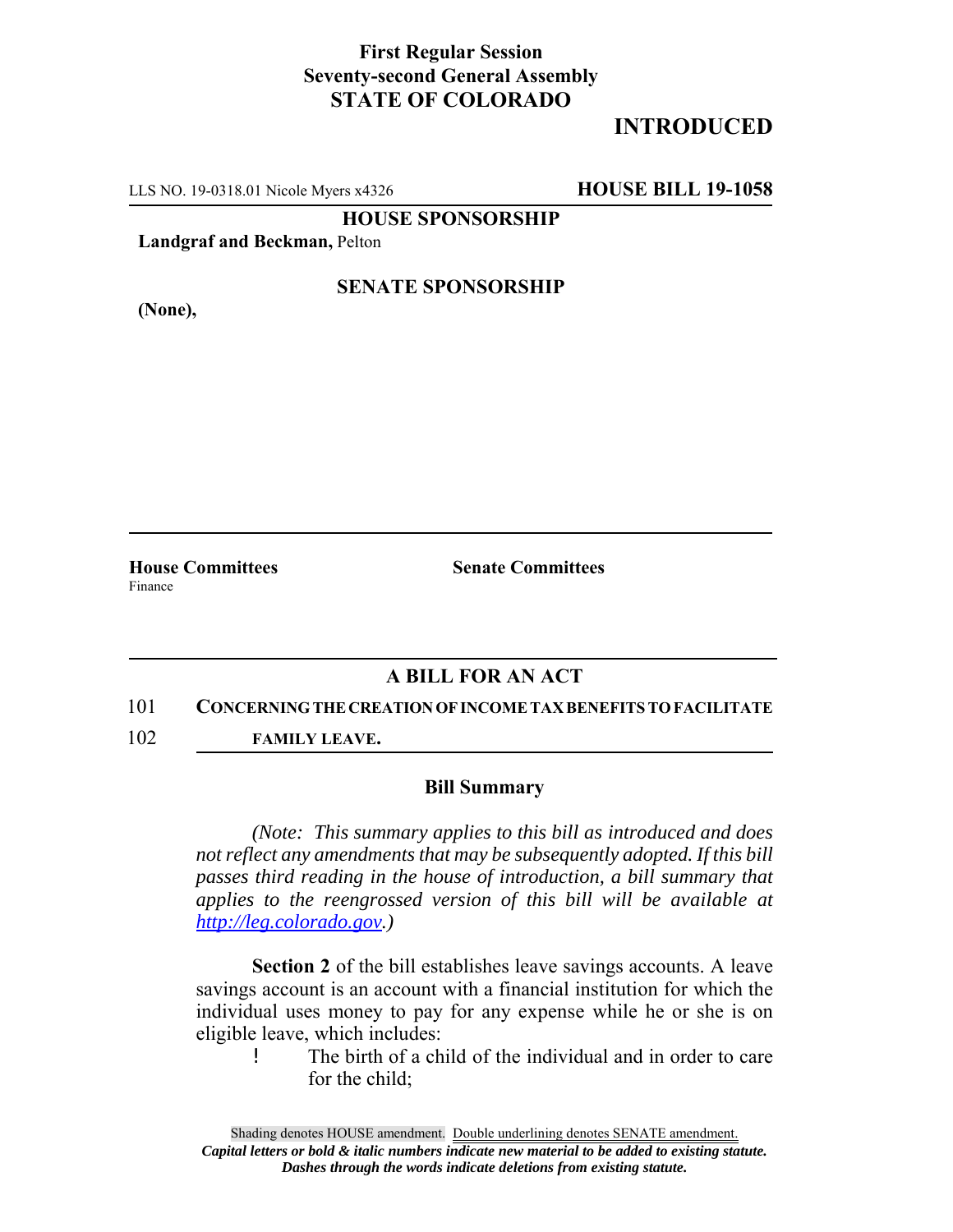- ! The placement of a child with the individual for adoption or foster care;
- ! Caring for a spouse, child, or parent of the individual if the spouse, child, or parent has a serious health condition;
- ! A serious health condition that makes the individual unable to perform the functions of the position of the individual; or

! Any qualifying exigency, as determined by the United States secretary of labor, arising out of the fact that a spouse, child, or parent of the individual is on covered active duty, or has been notified of an impending call or order to covered active duty, in the United States armed forces.

An individual may annually contribute up to \$5,000 of state pretax wages to a leave savings account. Employers may also make a matching contribution to an employee's leave savings account. The department of revenue is required to establish a form about a leave savings account, and the individual must annually file this form to be eligible for the tax benefit.

**Sections 3 and 4** allow an employee and an employer to claim a state income tax deduction for amounts they contribute to the employee's leave savings account. Section 3 also allows a taxpayer to deduct any interest or other income earned on the investment during the taxable year from their leave savings account.

Regardless of how the money is deposited in the leave savings account, if an individual uses money in the account for an unauthorized purpose, then the money is subject to recapture in the year it is withdrawn and to a penalty equal to 10% of the amount recaptured.

**Section 5** creates an income tax credit for an employer that pays an employee for leave that is between 6 and 12 weeks long for one of the following reasons:

- ! The birth of a child of the employee and in order to care for the child;
- ! Placement of a child with the employee for adoption or foster care;
- ! Caring for a spouse, child, or parent of the employee if the spouse, child, or parent has a serious health condition;
- ! A serious health condition that makes the employee unable to perform the functions of the position of the employee; or
- ! Any qualifying exigency, as determined by the United States secretary of labor, arising out of the fact that a spouse, child, or parent of the employee is on covered active duty, or has been notified of an impending call or order to covered active duty, in the United States armed forces.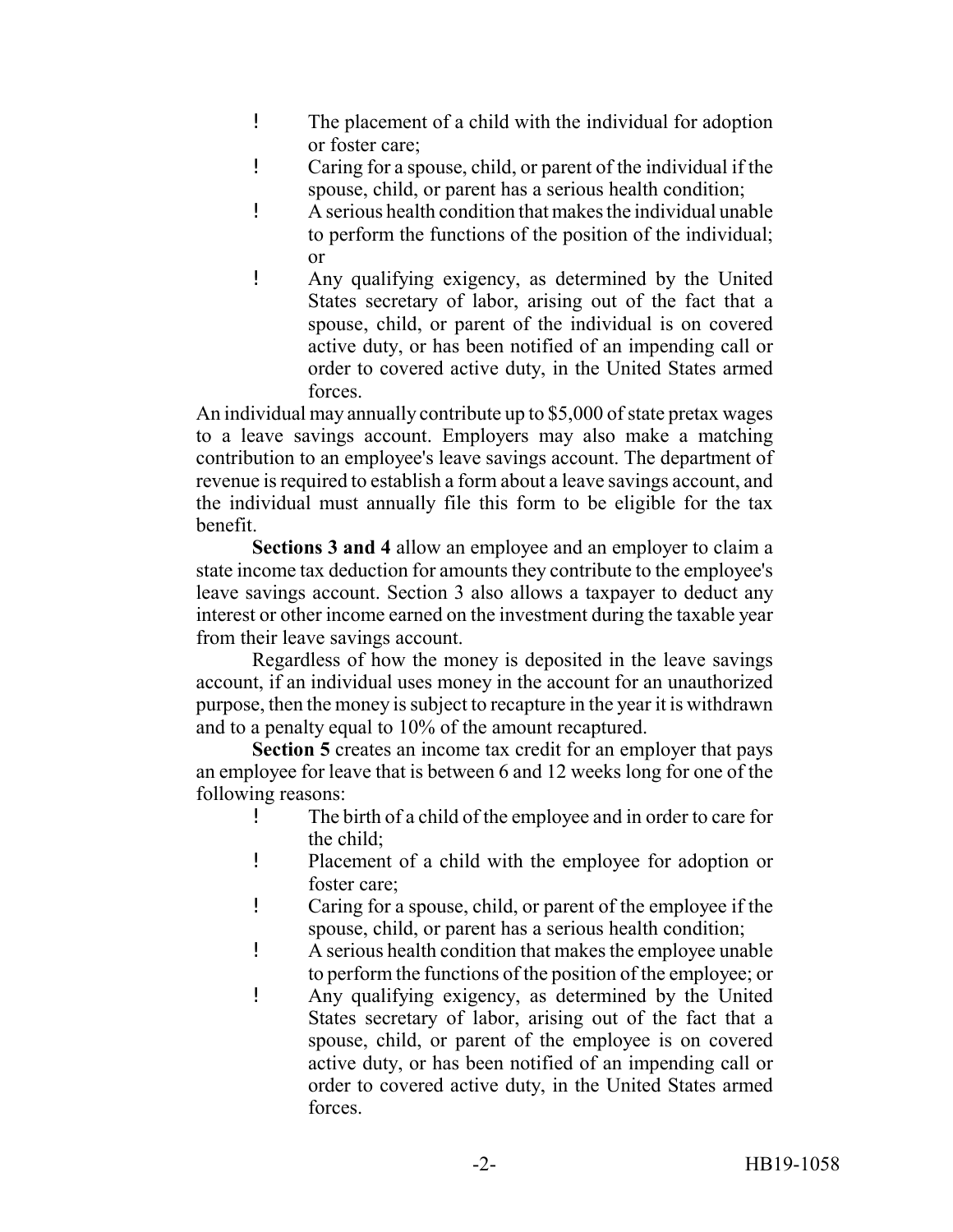For employers with fewer than 50 employees, the credit is equal to 50% of the amount paid, and for employers with 50 or more employees it is equal to 25% of the amount paid. The credit is not refundable, but it may be carried forward up to 5 years.

*Be it enacted by the General Assembly of the State of Colorado:*

 **SECTION 1. Legislative declaration.** (1) The general assembly hereby declares that parental leave policies enable parents to take paid time off from work to prepare for, and recover from, childbirth, the adoption of a child, or foster care. This time provides a crucial bonding experience for parents and children, and partial wage replacement ensures parents stay on track with their financial responsibilities. Based on increasing evidence, short-term leave policies immediately following the birth or adoption of a child result in long-term positive outcomes for childhood development.

 (2) The general assembly also declares that it is good public policy to facilitate an employee's saving for family leave related to a serious health condition of the employee or the employee's family member.

 (3) Now, therefore, it is the intent of the general assembly to create appropriate tax incentives to encourage employers to voluntarily establish paid parental and medical leave programs for their eligible employees while concurrently promoting a structured savings program where employers and employees may proactively save for time away from work during the important first weeks of a child's life and during family medical emergencies.

 **SECTION 2.** In Colorado Revised Statutes, **add** 39-22-104.8 as follows:

**39-22-104.8. Pretax payments - leave savings account -**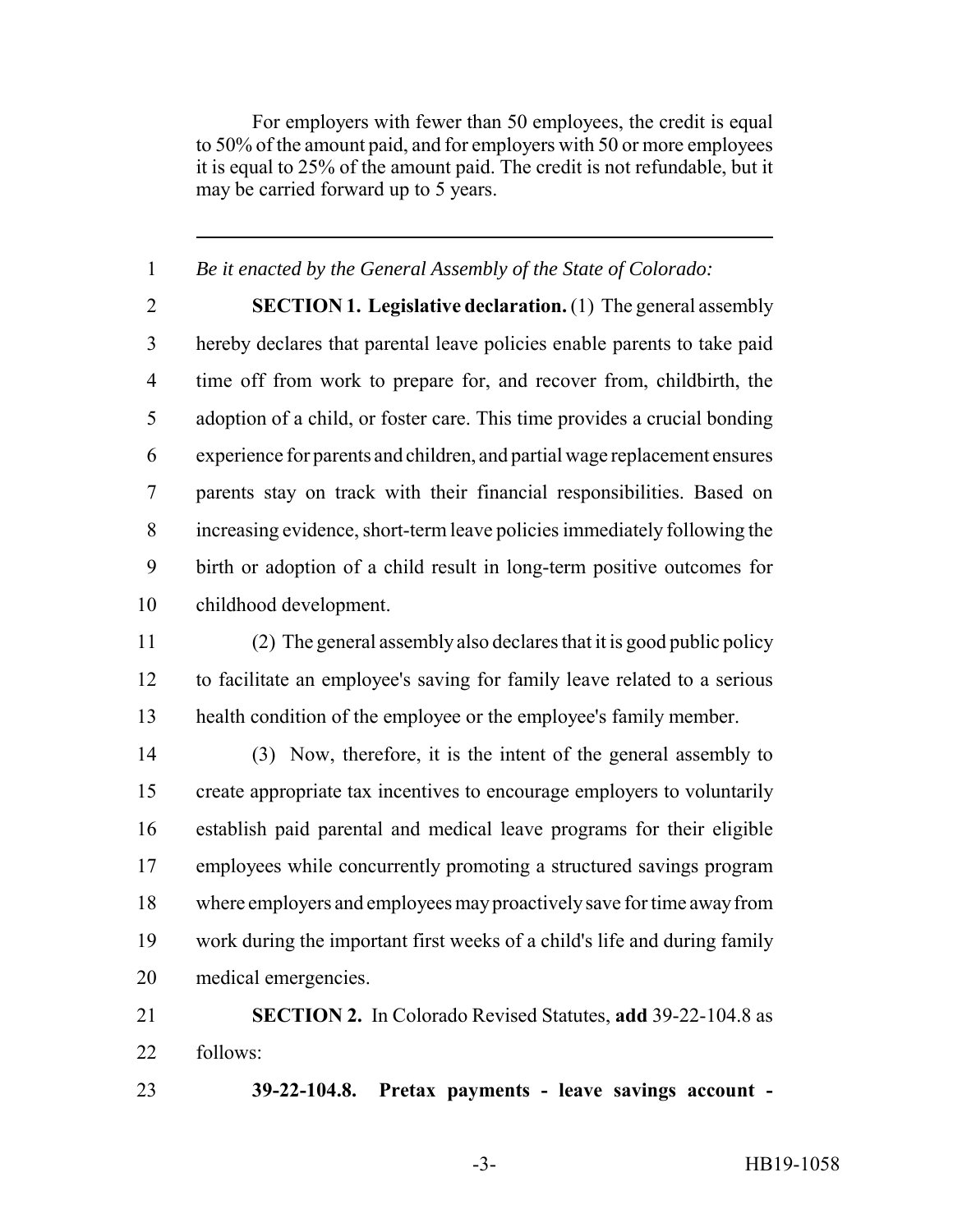**definitions.** (1) AS USED IN THIS SECTION:

(a) "DEPARTMENT" MEANS THE DEPARTMENT OF REVENUE.

 (b) "ELIGIBLE LEAVE" MEANS LEAVE THAT AN INDIVIDUAL TAKES FROM WORK FOR ONE OR MORE OF THE FOLLOWING REASONS:

 (I) THE BIRTH OF A CHILD OF THE INDIVIDUAL AND IN ORDER TO CARE FOR THE CHILD;

 (II) THE PLACEMENT OF A CHILD WITH THE INDIVIDUAL FOR ADOPTION OR FOSTER CARE;

 (III) TO CARE FOR A SPOUSE, CHILD, OR PARENT OF THE INDIVIDUAL IF THE SPOUSE, CHILD, OR PARENT HAS A SERIOUS HEALTH CONDITION;

 (IV) A SERIOUS HEALTH CONDITION THAT MAKES THE INDIVIDUAL UNABLE TO PERFORM THE FUNCTIONS OF THE POSITION OF THE INDIVIDUAL; OR

 (V) ANY QUALIFYING EXIGENCY, AS DETERMINED BY THE UNITED STATES SECRETARY OF LABOR, ARISING OUT OF THE FACT THAT A SPOUSE, CHILD, OR PARENT OF THE INDIVIDUAL IS ON COVERED ACTIVE DUTY, OR HAS BEEN NOTIFIED OF AN IMPENDING CALL OR ORDER TO COVERED ACTIVE DUTY, IN THE UNITED STATES ARMED FORCES THAT WOULD ENTITLE THE INDIVIDUAL FOR LEAVE UNDER SECTION 29U.S.C. SEC. 2612 (a)(1)(E).

**(c)** "FINANCIAL INSTITUTION" MEANS ANY STATE BANK, STATE TRUST COMPANY, SAVINGS AND LOAN ASSOCIATION, FEDERALLY CHARTERED CREDIT UNION DOING BUSINESS IN THE STATE, CREDIT UNION CHARTERED BY THE STATE, NATIONAL BANK, BROKER-DEALER, MUTUAL FUND, INSURANCE COMPANY, OR OTHER SIMILAR FINANCIAL ENTITY 27 OUALIFIED TO DO BUSINESS IN THE STATE.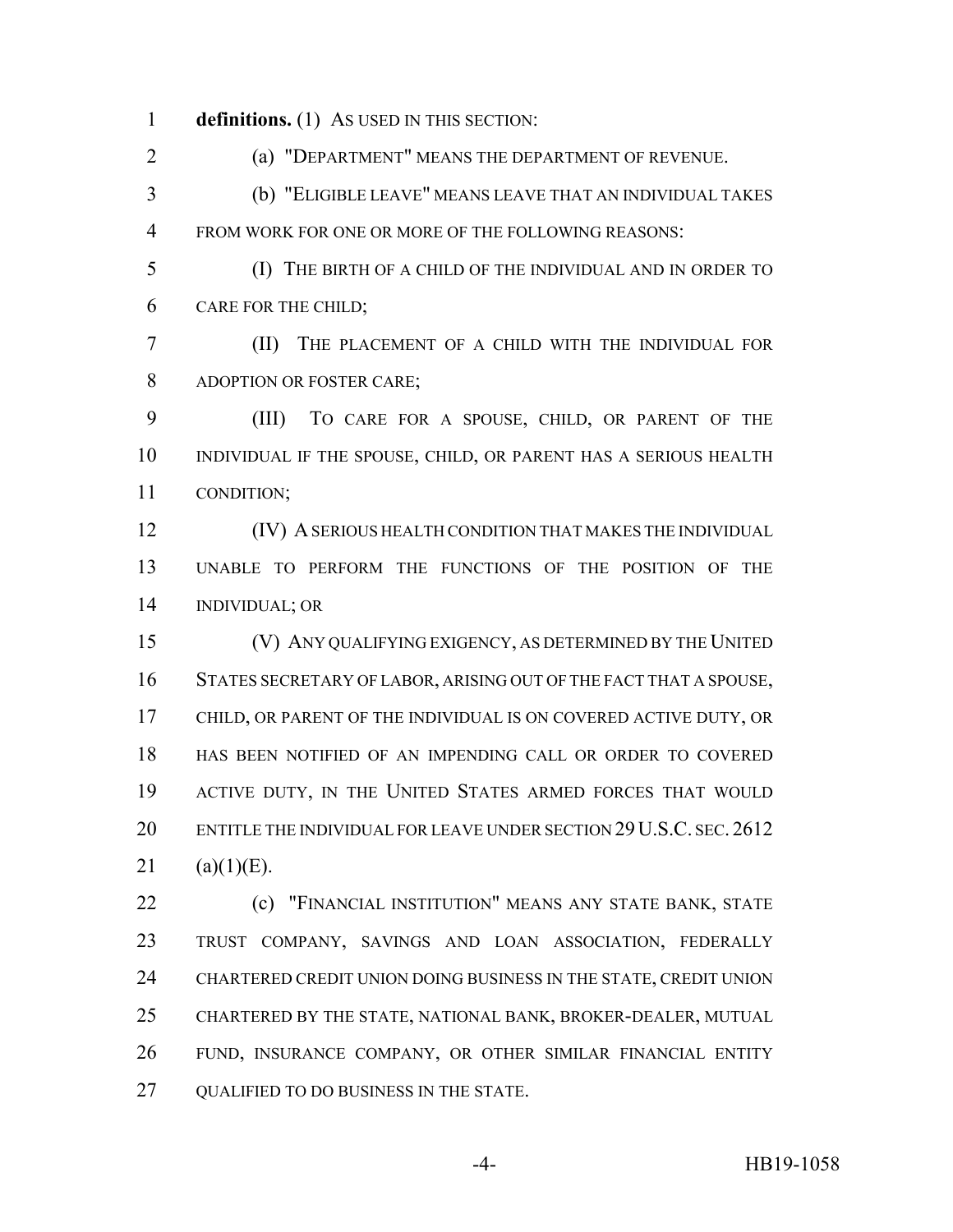(d) "LEAVE SAVINGS ACCOUNT" OR "ACCOUNT" MEANS AN ACCOUNT WITH A FINANCIAL INSTITUTION DESIGNATED AS SUCH IN ACCORDANCE WITH SUBSECTION (3) OF THIS SECTION.

 (2) (a) FOR INCOME TAX YEARS COMMENCING ON OR AFTER JANUARY 1, 2020, AMOUNTS WITHHELD FROM AN INDIVIDUAL'S WAGES THAT ARE DEPOSITED IN A LEAVE SAVINGS ACCOUNT, UP TO AN ANNUAL MAXIMUM OF FIVE THOUSAND DOLLARS, ARE EXCLUDED FROM THE INDIVIDUAL'S FEDERAL TAXABLE INCOME FOR PURPOSES OF THE STATE 9 INCOME TAX IMPOSED BY SECTION 39-22-104.

 (b) AN EMPLOYER MAY MAKE A CONTRIBUTION TO AN EMPLOYEE'S LEAVE SAVINGS ACCOUNT IN AN AMOUNT UP TO A MATCHING CONTRIBUTION FOR ANY CONTRIBUTION MADE BY THE EMPLOYEE. EMPLOYER CONTRIBUTIONS TO AN EMPLOYEE'S LEAVE SAVINGS ACCOUNT CONSTITUTE A DEDUCTION FROM THE EMPLOYER'S FEDERAL TAXABLE 15 INCOME, PURSUANT TO SECTIONS  $39-22-104$  (4)(z).

 (3) BEGINNING JANUARY 1, 2020, AN INDIVIDUAL MAY OPEN AN ACCOUNT WITH A FINANCIAL INSTITUTION AND DESIGNATE THE ACCOUNT, IN ITS ENTIRETY, AS A LEAVE SAVINGS ACCOUNT FOR USE BY THE INDIVIDUAL. FOR PURPOSES OF THE INCOME TAX BENEFIT CONFERRED UNDER THIS SECTION, MONEY MAY REMAIN IN AN ACCOUNT FOR AN UNLIMITED DURATION WITHOUT BEING SUBJECT TO RECAPTURE OR 22 PENALTY AND MAY BE:

**(a) WITHDRAWN BY THE INDIVIDUAL AND USED TO PAY FOR ANY**  EXPENSE INCURRED BY THE INDIVIDUAL WHILE HE OR SHE IS ON ELIGIBLE LEAVE; OR

 (b) USED TO PAY A SERVICE FEE THAT IS DEDUCTED BY THE FINANCIAL INSTITUTION.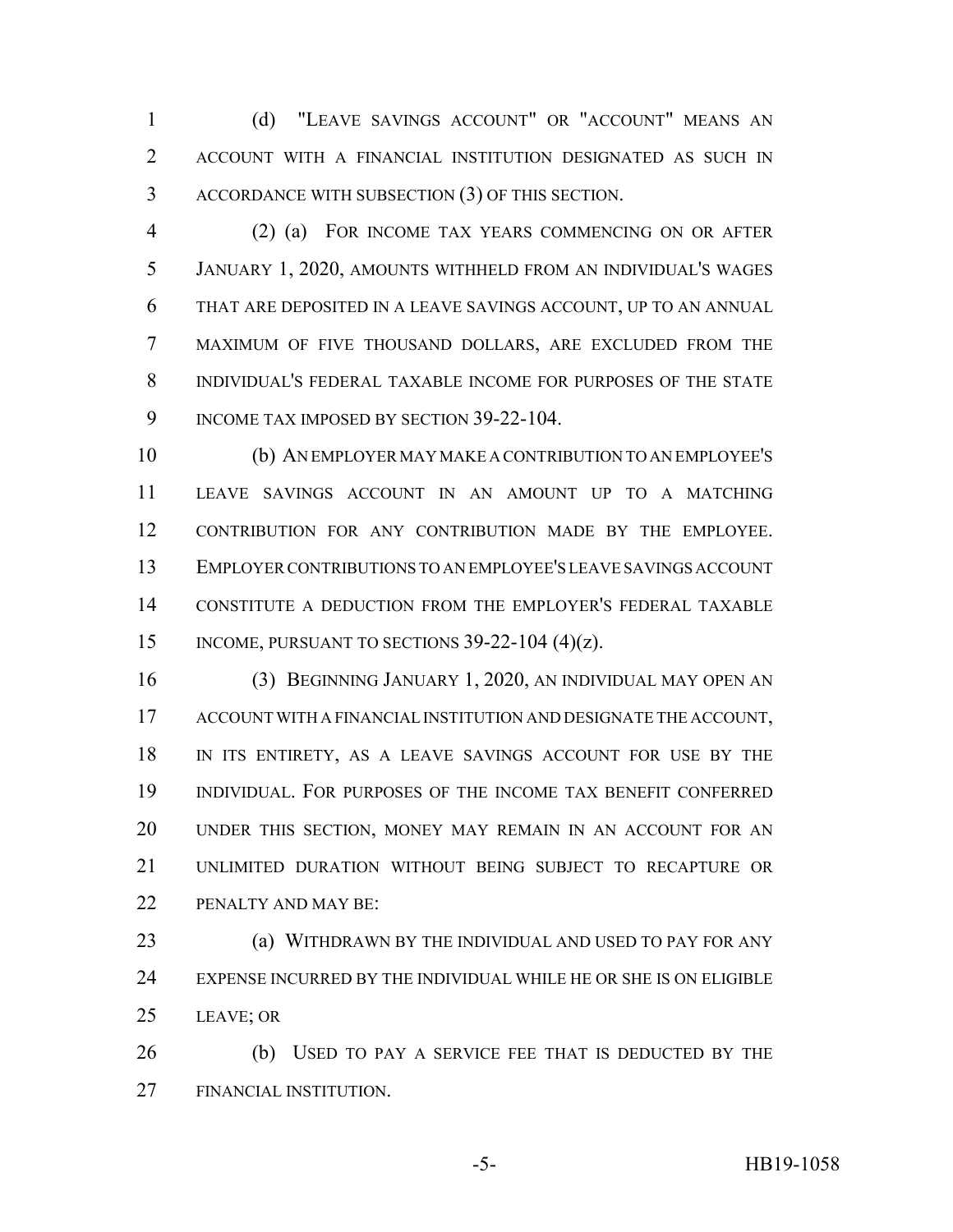(4) (a) EXCEPT AS SET FORTH IN SUBSECTION (4)(b) OF THIS SECTION, MONEY WITHDRAWN FROM A LEAVE SAVINGS ACCOUNT THAT IS USED FOR ANY PURPOSE OTHER THAN THOSE SPECIFIED IN SUBSECTION (3) OF THIS SECTION IS SUBJECT TO RECAPTURE AS PART OF THE INDIVIDUAL'S INCOME IN THE TAXABLE YEAR IN WHICH IT IS WITHDRAWN AND TO A PENALTY EQUAL TO TEN PERCENT OF THE AMOUNT RECAPTURED. THE PENALTY APPLIES WHETHER THE MONEY WAS EXCLUDED UNDER THIS SECTION OR SUBTRACTED FROM FEDERAL TAXABLE INCOME UNDER SECTION 39-22-104 (4)(z) OR 39-22-304 (3)(p).

 (b) IF THE INDIVIDUAL WHO CREATED THE LEAVE SAVINGS 11 ACCOUNT DIES, THEN ALL OF THE MONEY IN THE ACCOUNT THAT WAS SUBTRACTED FROM TAXABLE INCOME IS SUBJECT TO RECAPTURE IN THE TAXABLE YEAR OF THE DEATH, BUT NO PENALTY IS DUE TO THE DEPARTMENT.

 (5) THE DEPARTMENT SHALL ESTABLISH A FORM FOR AN INDIVIDUAL TO ANNUALLY REPORT INFORMATION ABOUT A LEAVE SAVINGS ACCOUNT INCLUDING, BUT NOT LIMITED TO, HOW THE MONEY FROM THE FUND IS USED, AND IDENTIFY ANY SUPPORTING DOCUMENTATION THAT IS REQUIRED TO BE MAINTAINED. TO BE ELIGIBLE FOR THE TAX BENEFIT UNDER THIS SECTION, AN INDIVIDUAL MUST ANNUALLY FILE WITH HIS OR HER STATE INCOME TAX RETURN THE COMPLETED FORM AND ANY OTHER SUPPORTING DOCUMENTATION THE DEPARTMENT REQUIRES. THE INDIVIDUAL IS RESPONSIBLE FOR MAINTAINING DOCUMENTATION FOR THE ACCOUNT AND FOR ANY USE OF MONEY FROM THE ACCOUNT.

26 (6) (a) A FINANCIAL INSTITUTION IS NOT REQUIRED TO:

(I) DESIGNATE AN ACCOUNT AS A LEAVE SAVINGS ACCOUNT IN THE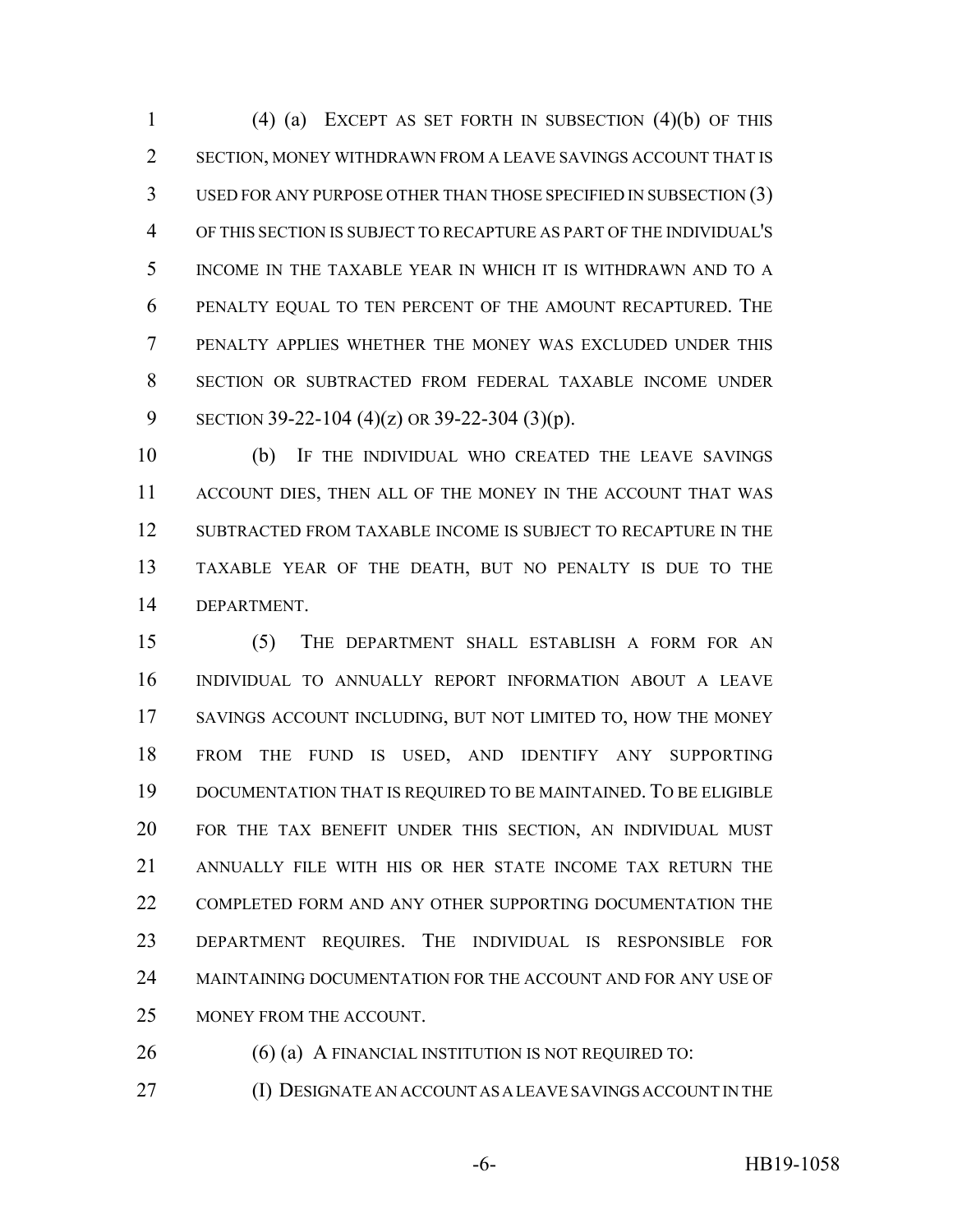FINANCIAL INSTITUTION'S ACCOUNT CONTRACTS OR SYSTEMS OR IN ANY OTHER WAY;

 (II) TRACK THE USE OF MONEY WITHDRAWN FROM A LEAVE SAVINGS ACCOUNT; OR

 (III) REPORT ANY INFORMATION TO THE DEPARTMENT OR ANY OTHER GOVERNMENTAL AGENCY THAT IS NOT OTHERWISE REQUIRED BY LAW.

8 (b) A FINANCIAL INSTITUTION IS NOT RESPONSIBLE OR LIABLE FOR: (I) DETERMINING OR ENSURING THAT MONEY IN A LEAVE SAVINGS ACCOUNT IS USED FOR AN ELIGIBLE EXPENSE; OR

 (II) REPORTING OR REMITTING TAXES OR PENALTIES RELATED TO 12 THE USE OF MONEY IN A LEAVE SAVINGS ACCOUNT.

 (c) IN IMPLEMENTING THIS SECTION, THE DEPARTMENT SHALL NOT ESTABLISH ANY ADMINISTRATIVE, REPORTING, OR OTHER REQUIREMENTS ON FINANCIAL INSTITUTIONS THAT ARE OUTSIDE THE SCOPE OF NORMAL ACCOUNT PROCEDURES.

 **SECTION 3.** In Colorado Revised Statutes, 39-22-104, **add** 18  $(4)(z)$  as follows:

 **39-22-104. Income tax imposed on individuals, estates, and trusts - single rate - legislative declaration - definitions - repeal.** (4) There shall be subtracted from federal taxable income:

22 (z) (I) FOR INCOME TAX YEARS BEGINNING ON OR AFTER JANUARY 1, 2020:

**(A) FOR AN EMPLOYER, AN AMOUNT EQUAL TO THE AMOUNT THE**  EMPLOYER CONTRIBUTES TO AN EMPLOYEE'S LEAVE SAVINGS ACCOUNT; (B) FOR AN EMPLOYEE, AN AMOUNT EQUAL TO THE AMOUNT WITHHELD FROM AND INDIVIDUAL'S WAGES THAT ARE DEPOSITED IN THE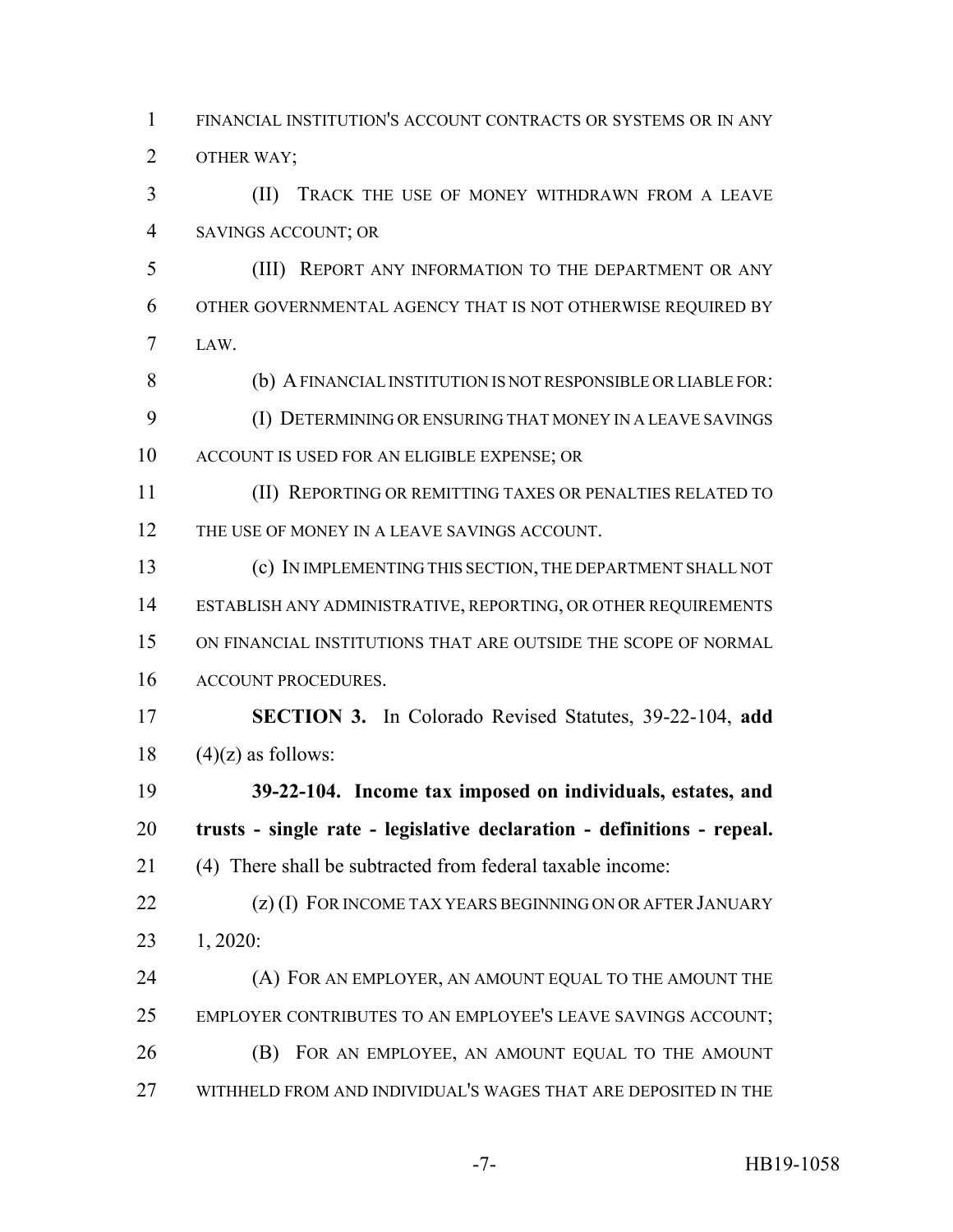EMPLOYEE'S LEAVE SAVINGS ACCOUNT; AND

 (C) AN AMOUNT EQUAL TO ANY INTEREST AND OTHER INCOME EARNED ON THE INVESTMENT OF THE MONEY DURING THE TAXABLE YEAR IN A TAXPAYER'S LEAVE SAVINGS ACCOUNT.

5 (II) AS USED IN THIS SUBSECTION  $(4)(z)$ :

 (A) "EMPLOYEE" HAS THE SAME MEANING AS SET FORTH IN SECTION 39-22-604 (2)(a).

 (B) "LEAVE SAVINGS ACCOUNT" HAS THE SAME MEANING AS SET FORTH IN SECTION 39-22-104.8 (1)(d).

 **SECTION 4.** In Colorado Revised Statutes, 39-22-304, **add** 11  $(3)(p)$  as follows:

 **39-22-304. Net income of corporation - legislative declaration - definitions - repeal.** (3) There shall be subtracted from federal taxable income:

 (p) FOR INCOME TAX YEARS BEGINNING ON OR AFTER JANUARY 1, 2020, FOR AN EMPLOYER, AN AMOUNT EQUAL TO THE AMOUNT THE EMPLOYER CONTRIBUTES TO AN EMPLOYEE'S LEAVE SAVINGS ACCOUNT CREATED IN ACCORDANCE WITH SECTION 39-22-104.8.THIS SUBTRACTION IS ALLOWABLE EVEN IF THE CONTRIBUTION IS OTHERWISE EXCLUDED FROM 20 FEDERAL TAXABLE INCOME. AS USED IN THIS SUBSECTION  $(3)(p)$ , "EMPLOYEE" HAS THE SAME MEANING AS SET FORTH IN SECTION 39-22-604 22  $(2)(a)$ .

 **SECTION 5.** In Colorado Revised Statutes, **add** 39-22-542 as follows:

 **39-22-542. Credit for employers - family leave - definition.** (1) AS USED IN THIS SECTION, "EMPLOYEE" HAS THE SAME MEANING AS SET FORTH IN SECTION 39-22-604 (2)(a).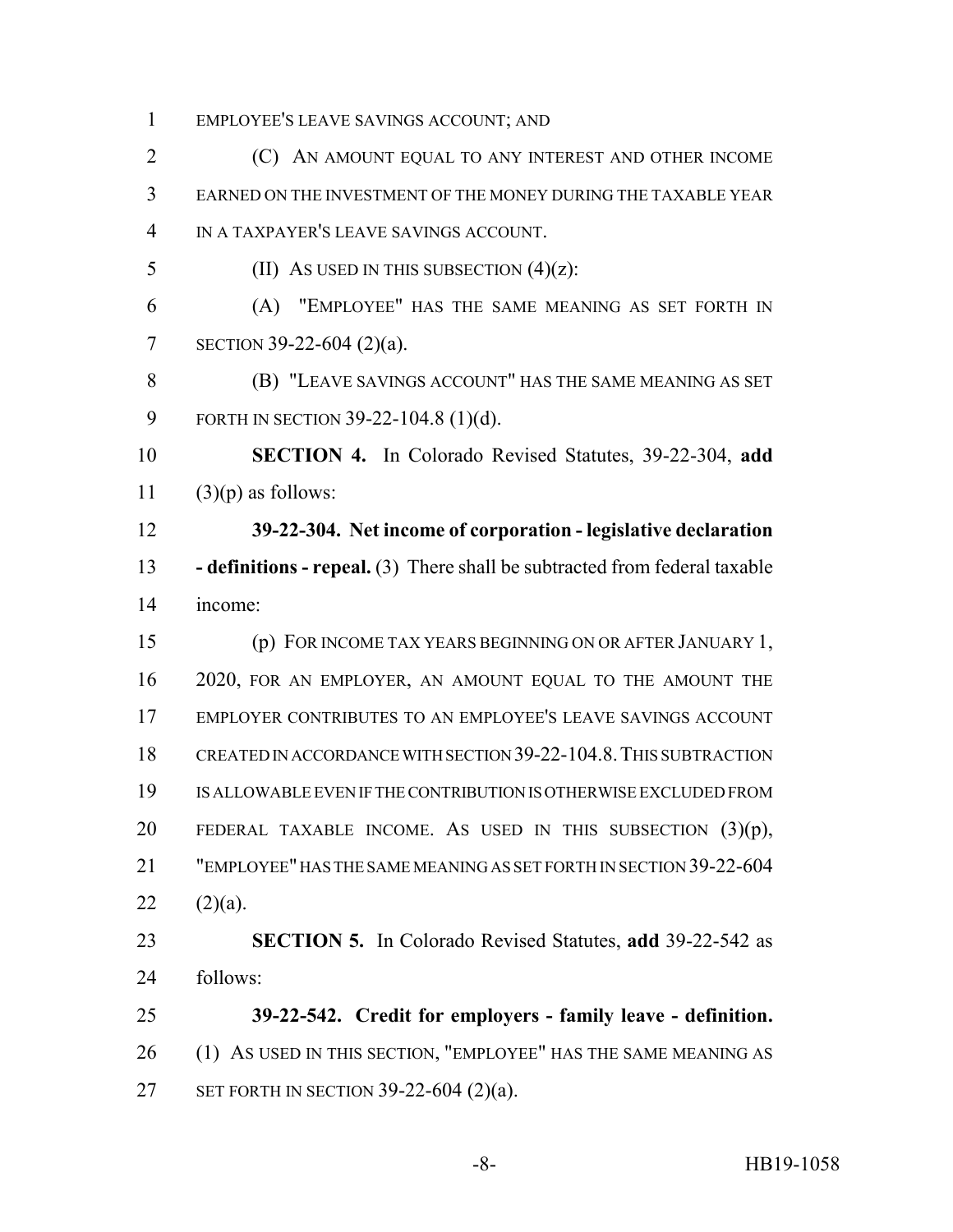(2) (a) EXCEPT AS SET FORTH IN SUBSECTION (3) OF THIS SECTION, FOR ANY INCOME TAX YEAR COMMENCING ON OR AFTER JANUARY 1, 2020, A TAXPAYER IS ALLOWED A CREDIT AGAINST THE TAX IMPOSED BY THIS ARTICLE 22 THAT IS EQUAL TO A PERCENTAGE OF THE AMOUNT THE TAXPAYER PAID TO AN EMPLOYEE WHILE THE EMPLOYEE WAS ON LEAVE FROM WORK DURING THE TAXABLE YEAR FOR ONE OF THE FOLLOWING REASONS:

 (I) THE BIRTH OF A CHILD OF THE EMPLOYEE AND IN ORDER TO CARE FOR THE CHILD;

 (II) THE PLACEMENT OF A CHILD WITH THE EMPLOYEE FOR ADOPTION OR FOSTER CARE;

 (III) TO CARE FOR A SPOUSE, CHILD, OR PARENT OF THE EMPLOYEE 13 IF THE SPOUSE, CHILD, OR PARENT HAS A SERIOUS HEALTH CONDITION;

 (IV) A SERIOUS HEALTH CONDITION THAT MAKES THE EMPLOYEE UNABLE TO PERFORM THE FUNCTIONS OF THE POSITION OF THE EMPLOYEE; OR

 (V) ANY QUALIFYING EXIGENCY, AS DETERMINED BY THE UNITED STATES SECRETARY OF LABOR, ARISING OUT OF THE FACT THAT A SPOUSE, CHILD, OR PARENT OF THE EMPLOYEE IS ON COVERED ACTIVE DUTY, OR HAS BEEN NOTIFIED OF AN IMPENDING CALL OR ORDER TO COVERED ACTIVE DUTY, IN THE UNITED STATES ARMED FORCES THAT WOULD ENTITLE THE EMPLOYEE FOR LEAVE UNDER SECTION 29 U.S.C. SEC. 2612 23 (a)(1)(E).

 (b) THE APPLICABLE PERCENTAGE FOR PURPOSES OF THE CREDIT 25 IN SUBSECTION  $(2)(a)$  OF THIS SECTION IS:

**(I) FIFTY PERCENT FOR A TAXPAYER THAT EMPLOYS FEWER THAN** FIFTY EMPLOYEES DURING THE TAXABLE YEAR; OR